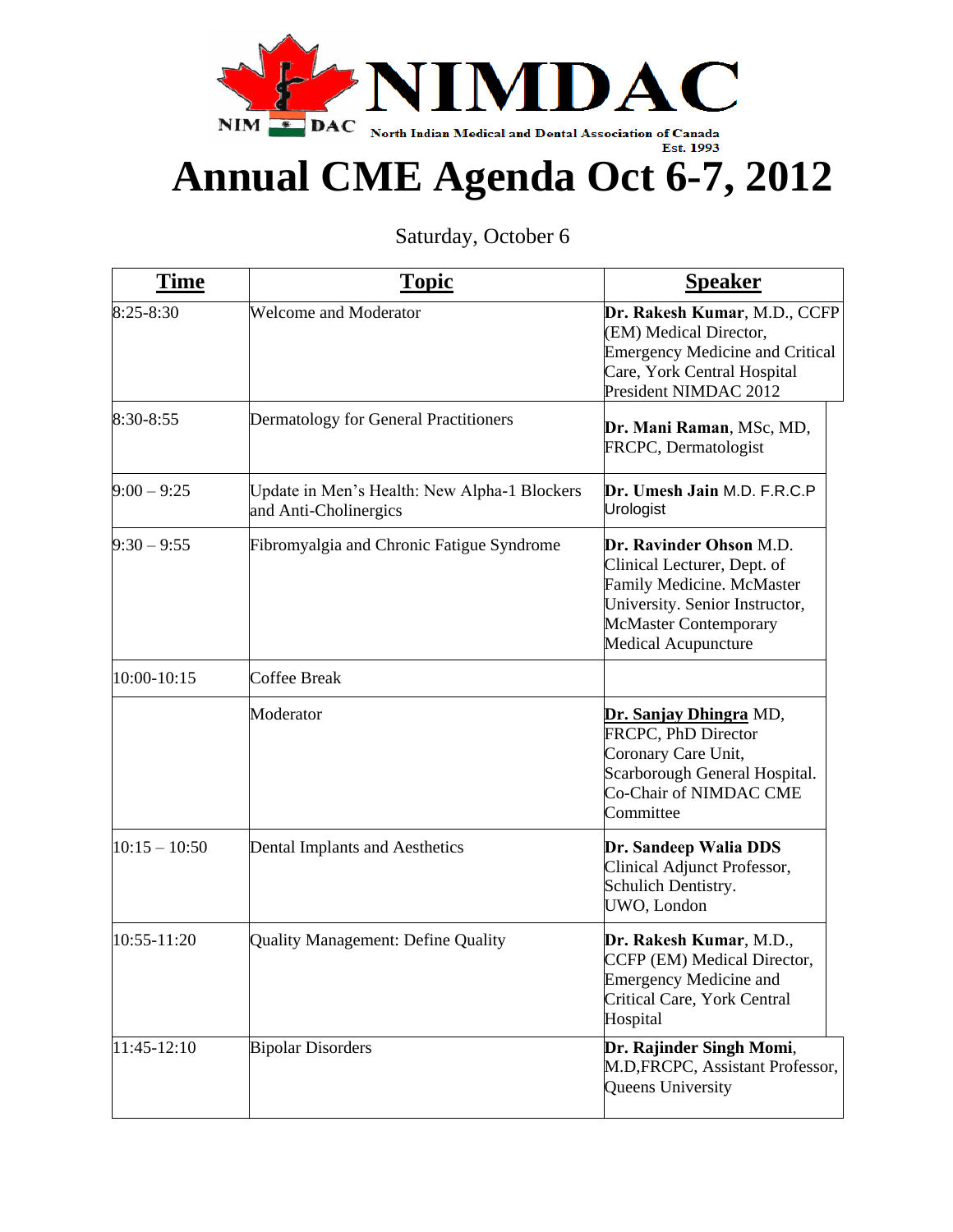| $12:15 - 1:00$ | Workshops:                |                                 |
|----------------|---------------------------|---------------------------------|
|                | Anemia of Chronic Disease | Dr. K. S. Gill, M.D. FRCPC      |
|                | Post-Partum Depression    | <b>Dr. G. Birdi, M.D. FRCPC</b> |
|                |                           |                                 |



## Sunday, October 7

| <b>Time</b> | Topic                                  | <b>Speaker</b>                                                                                                                                                                   |
|-------------|----------------------------------------|----------------------------------------------------------------------------------------------------------------------------------------------------------------------------------|
| 8:55-9:00   | Welcome and Moderator                  | Dr. A. Kapur MD, FRCPC<br>Divisional Head of General<br>Medicine, St. Joseph Health<br>Centre, Toronto<br>Co-Chair of NIMDAC CME<br>Committee                                    |
| 9:00-9:25   | Diabetes and Pregnancy                 | Dr. Afshan Zahedi<br>M.D.,FRCPC,FACP<br>Endocrinologist & Assistant<br>Professor of Medicine,<br>University of Toronto, Medical<br>Director, Thyroid Program,<br>Women's College |
| 9:30-9:55   | Peri-Menopausal Symptoms and Treatment | Dr. Nishtha Kapur, MD, FCFP                                                                                                                                                      |
| 10:00-10:25 | Teeth Whitening                        | Dr. Sumesh Mahajan DDS                                                                                                                                                           |
| 10:30-10:45 | Coffee Break                           |                                                                                                                                                                                  |